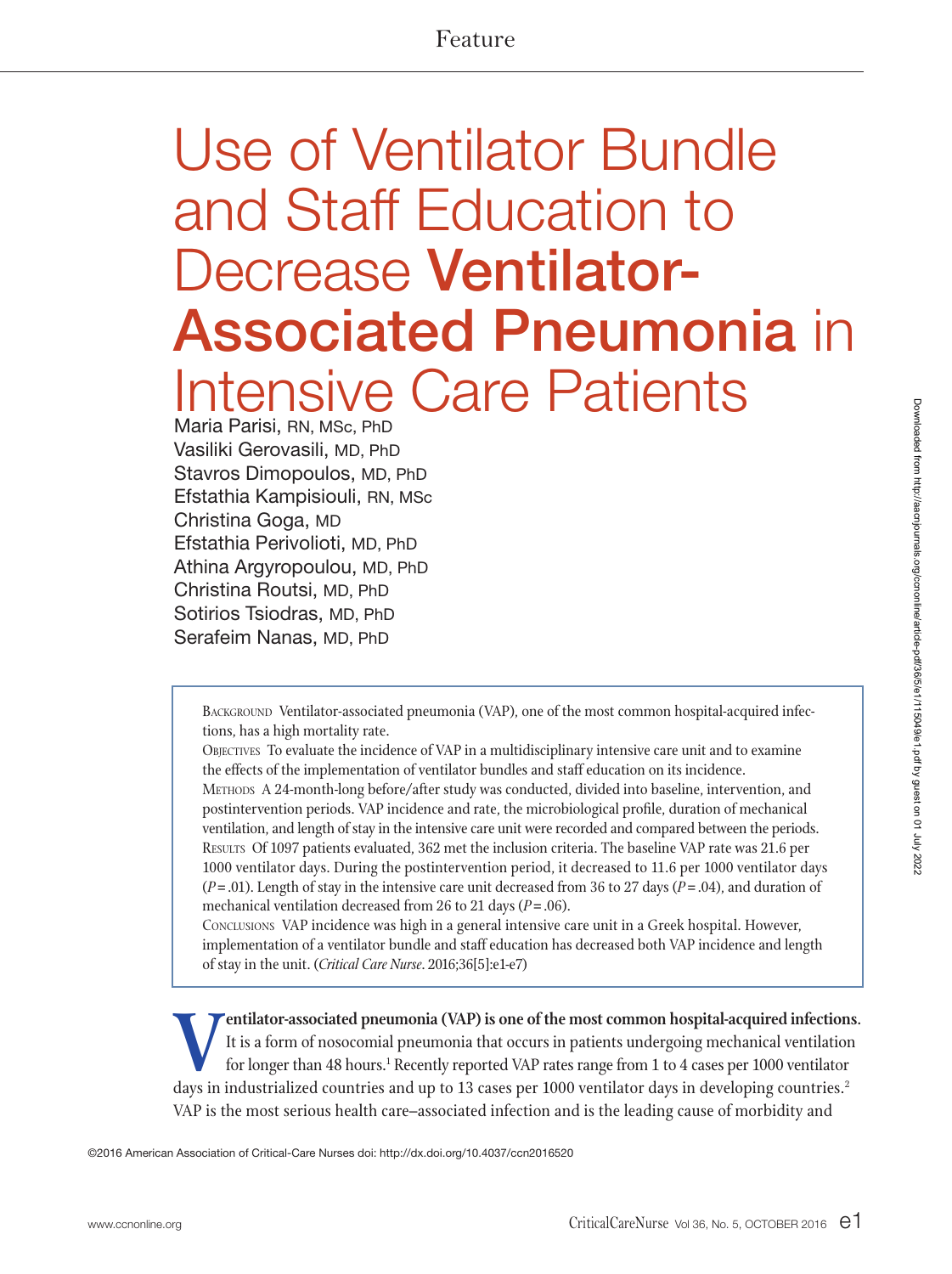mortality from device-associated infections, especially in the intensive care unit  $(ICU)^{1}$ . Attributable mortality rate estimates vary from 10% to 65%,<sup>3</sup> with a mean of about 30%.2 Furthermore, VAP has long been recognized as a cause of prolonged ICU stays and increased hospital costs. An increase of 7 to 9 days in ICU stay has been reported for a patient with VAP,<sup>4</sup> and Kollef et al<sup>5</sup> reported in 2012 that the cost per patient increases by US\$40 000 when the patient has VAP. Finally, VAP accounts for 50% of antibiotics used in the ICU.6

The Institute for Healthcare Improvement, during its "100 000 Lives Campaign," designated the prevention of VAP as 1 of 6 interventions that would significantly contribute to improved patient care and reduction in avoidable hospital deaths.7 Evidence-based guidelines for preventing nosocomial pneumonia have been published by the Centers for Disease Control and Prevention for more than 30 years<sup>8</sup> and have contributed to a reduced incidence of VAP.<sup>9</sup> Researchers in several studies<sup>10-14</sup> have

## VAP: one of the most common hospital infections, with a high mortality rate.

reported a reduced VAP rate with the implementa-

tion of the VAP bundle and the use of similar care bundles. However, some discordance remains regarding specific bundle components,<sup>15,16</sup> and some researchers have argued against the use of VAP bundles.<sup>17</sup>

#### Authors

*Maria Parisi is a high-dependency unit nurse, Vasiliki Gerovasili is a pulmonologist, Efstathia Kampisiouli is a nursing specialization manager and surgical nurse specialist, Christina Goga is a pulmonologist, Christina Routsi is an associate professor of intensive care medicine, and Serafeim Nanas is a professor of intensive care medicine, First Department of Critical Care, National and Kapodistrian University of Athens, Evangelismos Hospital, Athens, Greece.* 

*Stavros Dimopoulos is an internal medicine-intensive care medi- cine specialist, John Farman Intensive Care Unit, Addenbrookes Cambridge University Hospital, Cambridge, United Kingdom.*

*Efstathia Perivolioti is a consultant and Athina Argyropoulou is a consultant and director, Department of Clinical Microbiology, Evangelismos Hospital, Athens, Greece.*

*Sotirios Tsiodras is an associate professor of medicine and infectious diseases, University of Athens Medical School, 4th Department of Internal Medicine, Attikon University Hospital, Athens, Greece.*

*Corresponding author: Vasiliki Gerovasili, MD, PhD, Evangelismos Hospital, 45-47 Ipsilantou Street, 10676, Athens, Greece (e-mail: a.icusn@gmail.com).*

*To purchase electronic or print reprints, contact the American Association of Critical-Care Nurses, 101 Columbia, Aliso Viejo, CA 92656. Phone, (800) 899-1712 or (949) 362-2050 (ext 532); fax, (949) 362-2049; e-mail, reprints@aacn.org.*

Among several identified sources for VAP among ICU patients, contamination of the ventilator circuit has been recognized. Such contamination can be prevented by the institution of appropriate infection control measures including use of a ventilator-specific bundle.<sup>18</sup>

In the present study, we aimed to evaluate the incidence of VAP in a general ICU and hypothesized that the implementation of a specific VAP prevention bundle together with a staff education strategy would be effective in reducing the incidence of VAP in critically ill patients. It is the first time that such a hypothesis has been applied in an ICU in Greece, a country with a very high prevalence of nosocomial multidrug-resistant pathogens.<sup>19</sup>

## Methods

#### Setting and Study Design

The study took place in a closed, multidisciplinary ICU with a total capacity of 30 beds. It was staffed with board-certified intensivists and had both a residency and a fellowship program. The nurse to patient ratio during the study period was 1 to 3 during the day and up to 1 to 4 during the night. A prospective, intervention study consisting of 3 phases was conducted: phase 1 was a baseline period (14 months), phase 2 was an intervention/education period (40 days), and phase 3 was a postintervention period (8.5 months). The total duration of the study was 24 months.

For all patients included in the study, several parameters were recorded in a specific structured form, including personal medical history, demographics, and comorbid conditions. The Acute Physiology and Chronic Health Evaluation (APACHE) II severity score<sup>20</sup> and Simplified Acute Physiology Score (SAPS) III<sup>21</sup> were calculated for all patients on the day of admission. Causes of ICU admission were classified as respiratory failure, neurological disease, cardiovascular disease, neurotrauma, multiple injury, sepsis, and gastrointestinal disease. The patients were monitored until ICU discharge (due to improvement or death) or up to a maximum of 30 days.

Inclusion criteria were intubation up to 12 hours before ICU admission or within 48 hours of ICU admission. Patients who were excluded were those under 18 years of age or pregnant, those transferred from another hospital's ICU, those who had been treated in an ICU for more than 48 hours during the preceding 90 days, those with less than 48 hours in the ICU, and those with a diagnosis of brain death.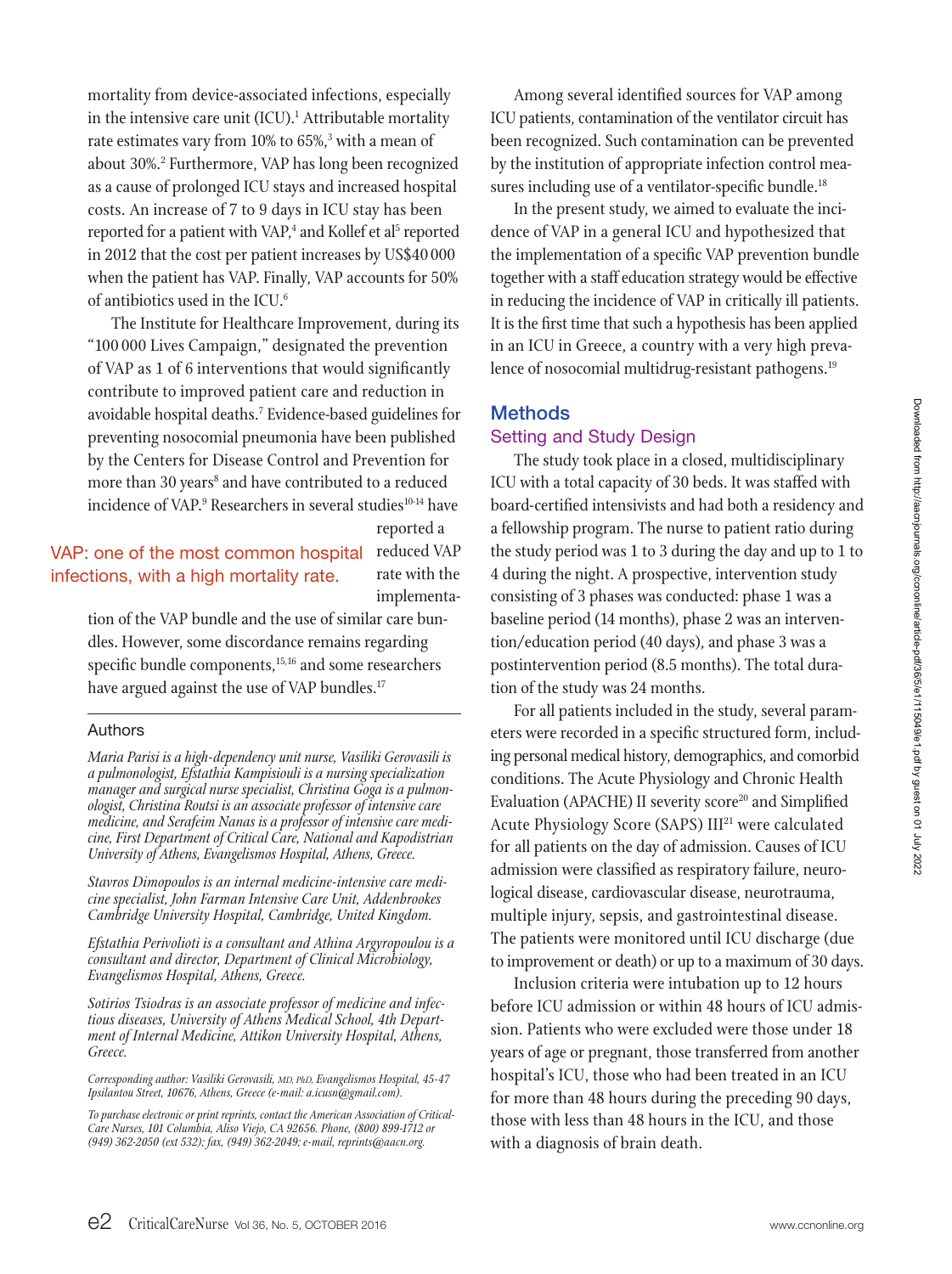The diagnosis of VAP was made by the supervising physician according to the guidelines. Specifically, the presence of a new infiltrate on the chest radiograph and 2 of 3 clinical criteria (leukocytosis, purulent secretions, fever),<sup>22</sup> together with tracheobronchial secretions, confirmed the occurrence of VAP for the physician. Also, the Clinical Pulmonary Infection Score<sup>23</sup> was calculated, and a score greater than 6 was used to verify the diagnosis.

The study was approved by the ethics committee of Evangelismos Hospital, and written informed consent was provided by the patients' relatives.

## Baseline Period

During the baseline period, systematic recording of all VAP cases was recorded on structured forms according to the aforementioned criteria. A database of all cases was constructed with all pertinent epidemiological and clinical and laboratory parameters.

## Intervention Period

Following the baseline period, the research team focused on the intervention and education. Specifically:

- A specialized leaflet was distributed to the staff that emphasized the frequency of VAP in the ICU and the relevant risk factors. Lectures were given to the medical staff and the heads of the nursing staff, focusing on the same topics, by 2 specialized nurses, every 2 weeks for 3 months. The total number of people who attended the sessions was more than 20.
- The ICU patients' data cards were modified to include the basic VAP prevention bundle (elevation of the head of the bed, daily "sedation vacations" and assessment of readiness to extubate, peptic ulcer disease prophylaxis, and deep venous thrombosis prophylaxis). $24-26$
- A sodium bicarbonate–based oral hygiene protocol was implemented by using special, single-use toothbrushes twice daily for 40 days.
- Posters were placed in the ICU outlining the correct hand hygiene procedure during the staff 's contact with the patients.

## Process Surveillance

An 8.5-month period followed, where the recording of VAP cases resumed. In parallel, the implementation of infection control measures was monitored, at random time intervals, at least 3 times per week. Parameters

were recorded by the investigators of the protocol. At the same time, checklists were placed in the ICU in order to monitor the implementation of the VAP bundle. These checklists were completed by medical and nursing staff of the ICU and were handed over to the protocol investigators for further processing. Adherence to the 4 elements of the basic VAP bundle was monitored during the baseline and intervention periods. A point for adherence to the VAP bundle was given if at least 3 of the 4 elements of the bundle were followed on most cases.

## Main Outcome

The main surveillance outcomes were VAP density (events per 1000 mechanical ventilator days) and ICU length of stay.

## Performance Feedback

The investigators received feedback on their performance every 2 weeks during the postintervention period. Charts showing the rates of compliance with the implementation of the basic VAP bundle were presented to the ICU doctors and head nurses. Future actions were discussed in these meetings. Staff members present during the feedback meetings were responsible for the communication of the results to all other interested parties.

## Microbiology Profile

Tracheobronchial and oropharyngeal cultures were obtained at admission, after 48 hours, and after 7 days of mechanical ventilation. Tracheobronchial samples for culture were obtained through the endotracheal tube with aspiration by inserting a sterile catheter connected to an aspiration device into the airway. The aspirated secretion was placed in a sterile container directly through the circuit of the aspiration system. These samples were used to determine the main pathogen causing the VAP.

## Statistical Analysis

Continuous variables are presented as mean (standard deviation) or median (interquartile range), and categorical variables are presented as frequencies and proportions. All variables were tested for normal distribution. Group means of continuous variables were compared by using an independent *t* test or the Mann-Whitney test (for distributions that were not normal), and categorical variables were compared by using a  $\chi^2$  test. The effectiveness of the intervention (ventilator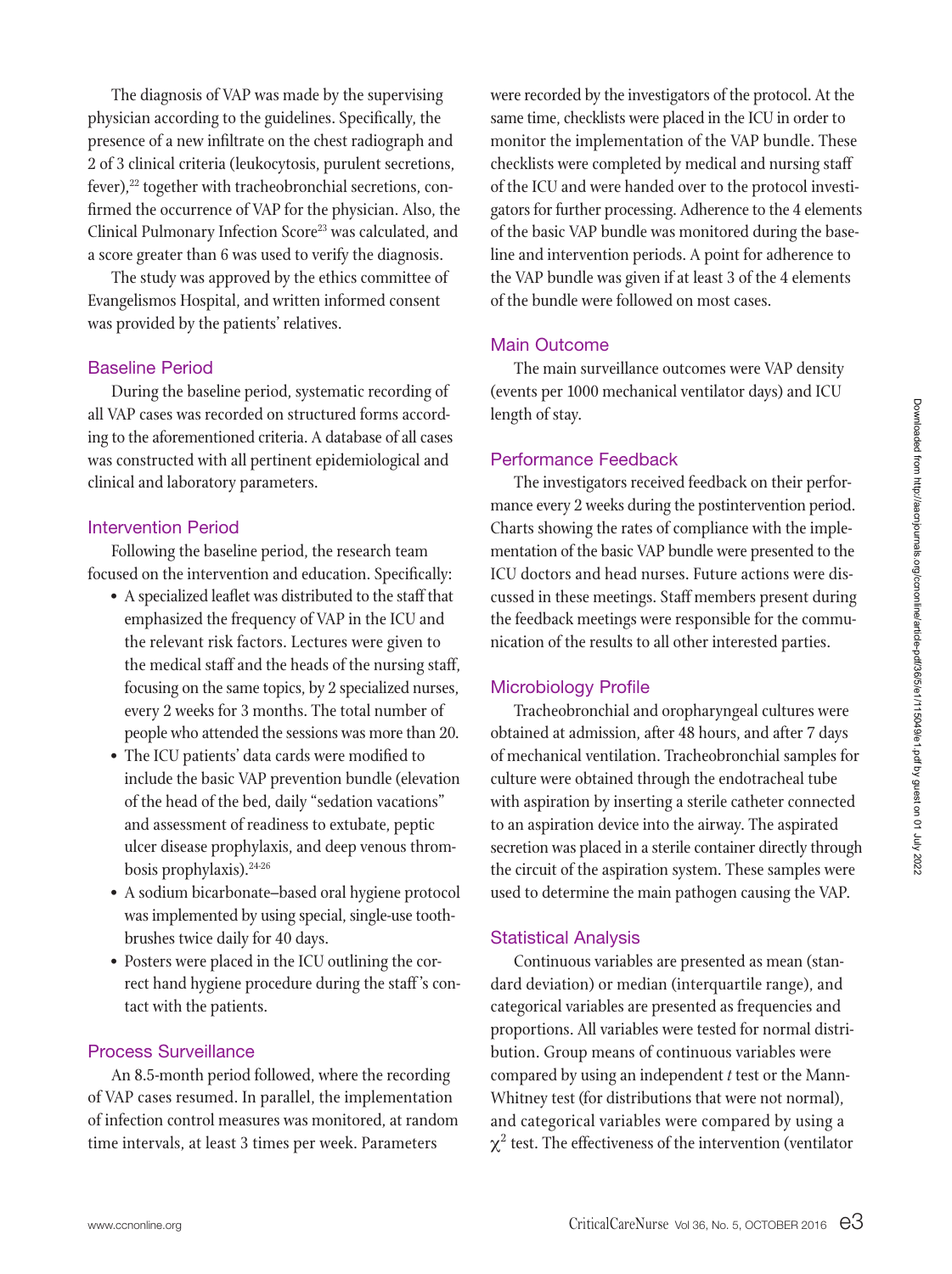bundles/staff education strategy) was assessed with a Cox hazard regression analysis model. The lowest level for statistical significance was chosen as *P* less than .05.

## **Results**

During the 2-year study period, a total of 1097 patients were admitted to the ICU and were prospectively evaluated. Of those patients, 362 met the inclusion criteria and composed the study cohort (Figure 1). The mean age of the study population was 56 (SD, 19) years, and 68% of them were male. Table 1 shows the baseline characteristics of the patients studied. The age and sex of the participants did not differ significantly from before to after the intervention. The APACHE II score was higher after the intervention, although the SAPS III did not differ from before to after the intervention. During the intervention period, the percentage of patients with neurological disease was lower. Adherence to the basic VAP bundle improved significantly from 13% to 28% after the intervention  $(P=.02)$ .

Outcome measures before and after the intervention period for the patients with VAP are presented in Table 2. The total number of VAP cases recorded was 74, and the VAP density was reduced from 21.6 to 11.6 events



per 1000 ventilator days ( $P = .01$ ). A decrease in VAP incidence from 23.4 to 15.4 per 100 patients was recorded. Also, there was a reduction in duration of mechanical ventilation in the postintervention period for patients with VAP. However, these last 2 differences were not statistically significant  $(P = .06)$ . The median number of days of mechanical ventilation before VAP appearance was 6 days (interquartile range, 4-15 days) before the intervention and 7 days (interquartile range,

| <b>Patient data</b>                                                                                                                                                                                                           | <b>Before intervention</b><br>$(n=226)$                                            | <b>After intervention</b><br>$(n=136)$                                         | P                                                            |
|-------------------------------------------------------------------------------------------------------------------------------------------------------------------------------------------------------------------------------|------------------------------------------------------------------------------------|--------------------------------------------------------------------------------|--------------------------------------------------------------|
| Age, median (interquartile range), y                                                                                                                                                                                          | 59 (41-73)                                                                         | 58 (42-72)                                                                     | .84                                                          |
| Male sex, No. (%) of patients                                                                                                                                                                                                 | 160 (71)                                                                           | 87 (64)                                                                        | .18                                                          |
| APACHE II score on admission, mean (SD)                                                                                                                                                                                       | 15(7)                                                                              | 17(6)                                                                          | .04                                                          |
| SAPS III on admission, mean (SD)                                                                                                                                                                                              | 58 (16)                                                                            | 59 (14)                                                                        | .67                                                          |
| Mortality, %                                                                                                                                                                                                                  | 35                                                                                 | 41                                                                             | .24                                                          |
| Admitted to ICU from, No. (%) of patients<br><b>Emergency department</b><br>Surgery<br>Hospital general care area<br>Other hospital                                                                                           | 55 (24)<br>94 (42)<br>68 (30)<br>9(4)                                              | 46 (34)<br>32(24)<br>50 (37)<br>8(6)                                           | .006                                                         |
| Cause of ICU admission, $a$ No. (%) of patients<br>Respiratory failure<br>Neurological disease<br>Cardiovascular disease<br>Neurotrauma<br>Multiple injury<br>Sepsis<br>Gastrointestinal disease<br>Meningitis<br>Peritonitis | 53 (23)<br>49 (22)<br>28(12)<br>40(18)<br>21(9)<br>15(7)<br>22(10)<br>2(1)<br>5(2) | 32(24)<br>47 (35)<br>8(6)<br>21(15)<br>16 (12)<br>4(3)<br>7(5)<br>2(1)<br>2(1) | .10<br>.007<br>.05<br>.60<br>.50<br>.13<br>.12<br>.60<br>.60 |

ology and Chronic Health Evaluation; ICU, intensive care unit;  $a$  Sum of causes is more than 100% because some patients had more than 1 cause of admission.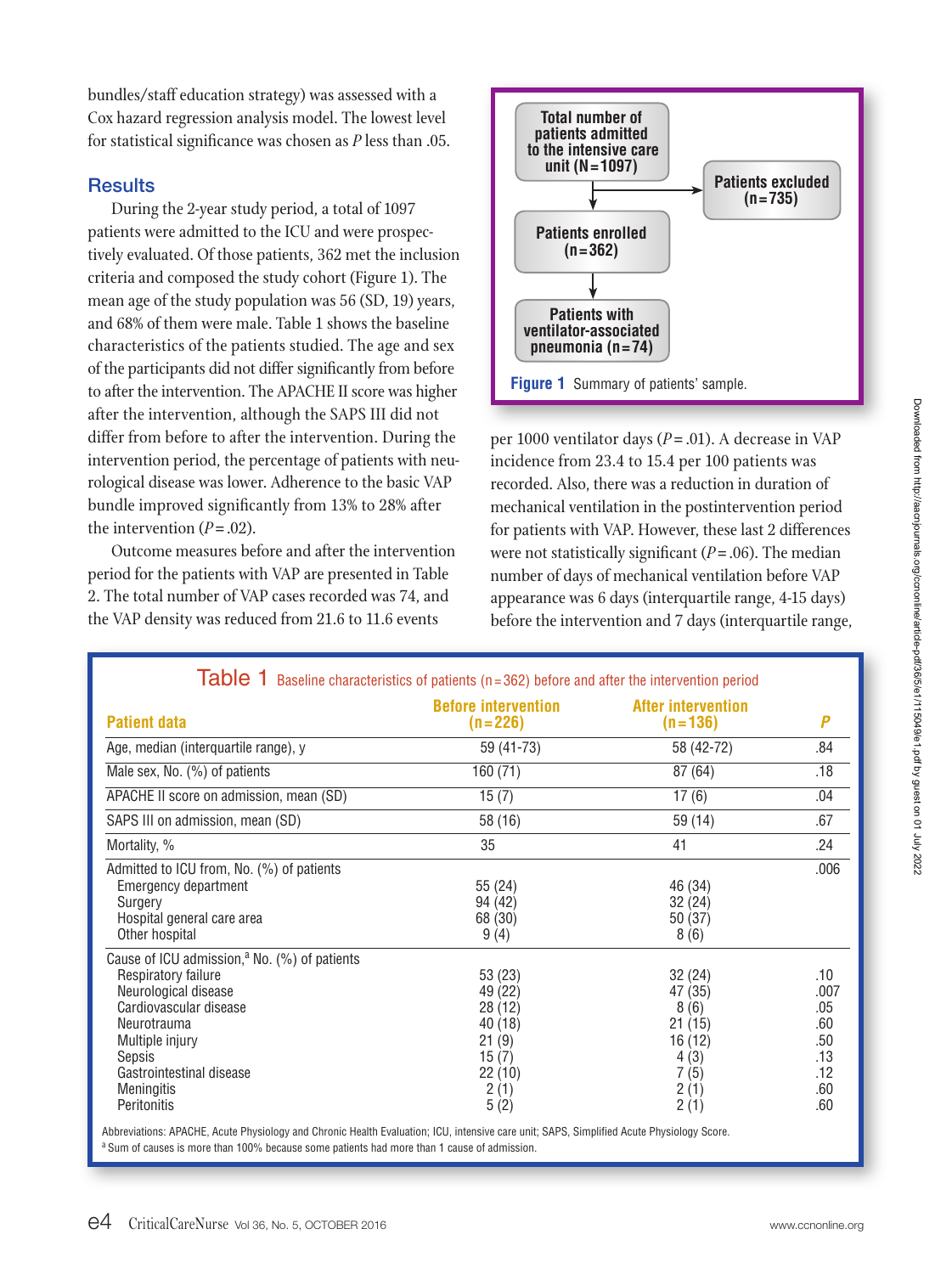| <b>Outcome measures</b>                                    | <b>Before intervention</b> | <b>After intervention</b> |     |
|------------------------------------------------------------|----------------------------|---------------------------|-----|
| No. of VAP cases                                           | 53                         | 21                        |     |
| Days of mechanical ventilation, mean (SD)                  | 26(16)                     | 21(8)                     | .06 |
| Days of mechanical ventilation before VAP, median (95% CI) | $6(3-11)$                  | $7(4.5-9.5)$              | .40 |
| VAP incidence (per 100 patients), median (95% CI)          | 23.4 (17.9-29)             | 15.4 (9.4-21.5)           | .06 |
| VAP density (events/1000 ventilator days), median (95% CI) | 21.6 (16.2-28.3)           | $11.6(7.2-17.8)$          | .01 |
| Days in intensive care unit, mean (SD)                     | 36(19)                     | 27(14)                    | .04 |
| Mortality, %                                               | 34                         | 33                        | .10 |

Table 2 Outcome measures for the 74 patients with ventilator-associated pneumonia (VAP) before and after the intervention period

6-19 days) after the intervention  $(P = .40)$ . Finally, the mean ICU length of stay for VAP patients was 36 days (SD, 19 days) before the intervention period, and it decreased to 27 days (SD, 14 days) after the intervention  $(P = .04)$ .

Figure 2 shows the time in days until VAP before and after the intervention period. The microorganism profile of the VAP cases is presented in Table 3, based on the analysis of sputum samples taken from the patients. The microbiological profile did not differ before and after the intervention period.

## **Discussion**

We undertook for the first time in our hospital a prospective protocol for intervention, education, and surveillance on VAP. We have demonstrated a reduction in VAP density from 21.6 events to 11.6 events per 1000 ventilator days.

Two more positive outcomes of the present study were the statistically significant decrease  $(P = .04)$  in the mean ICU length of stay from 36 to 27 days and the tendency for a reduction in the mean duration of mechanical ventilation from 26 to 21 days. These 2 parameters are important both for patients and financially because both are associated with an increased number of complications and higher mortality rates. On the other hand, a considerable cost is associated with extended ICU stay and the development of VAP. The implementation of a VAP-specific bundle can also contribute to an overall decrease in patients' costs. Researchers have estimated that the mean extra cost for a hospital-acquired infection was between US\$2255 and US\$5000, making it a very important financial factor.<sup>27,28</sup> As with other studies,<sup>29</sup> no difference in mortality was apparent after the intervention.



**Figure 2** Distribution of days of mechanical ventilation until ventilator-associated pneumonia (VAP) before and after intervention.

| Table 3 Microorganism profile of ventilator-associated<br>pneumonia in the participating intensive care units by<br>number of isolated pathogens |                                     |
|--------------------------------------------------------------------------------------------------------------------------------------------------|-------------------------------------|
| <b>Isolated microorganisms</b>                                                                                                                   | <b>No. of isolated</b><br>pathogens |
| Acinetobacter baumanii                                                                                                                           | 40                                  |
| Pseudomonas aeruginosa                                                                                                                           |                                     |
| Stanhylococcus aureus                                                                                                                            | 10                                  |

| Total                 | 98 |
|-----------------------|----|
| Escherichia coli      |    |
| Candida albicans      | 24 |
| Klebsiella pneumoniae | 16 |
| Staphylococcus aureus | 10 |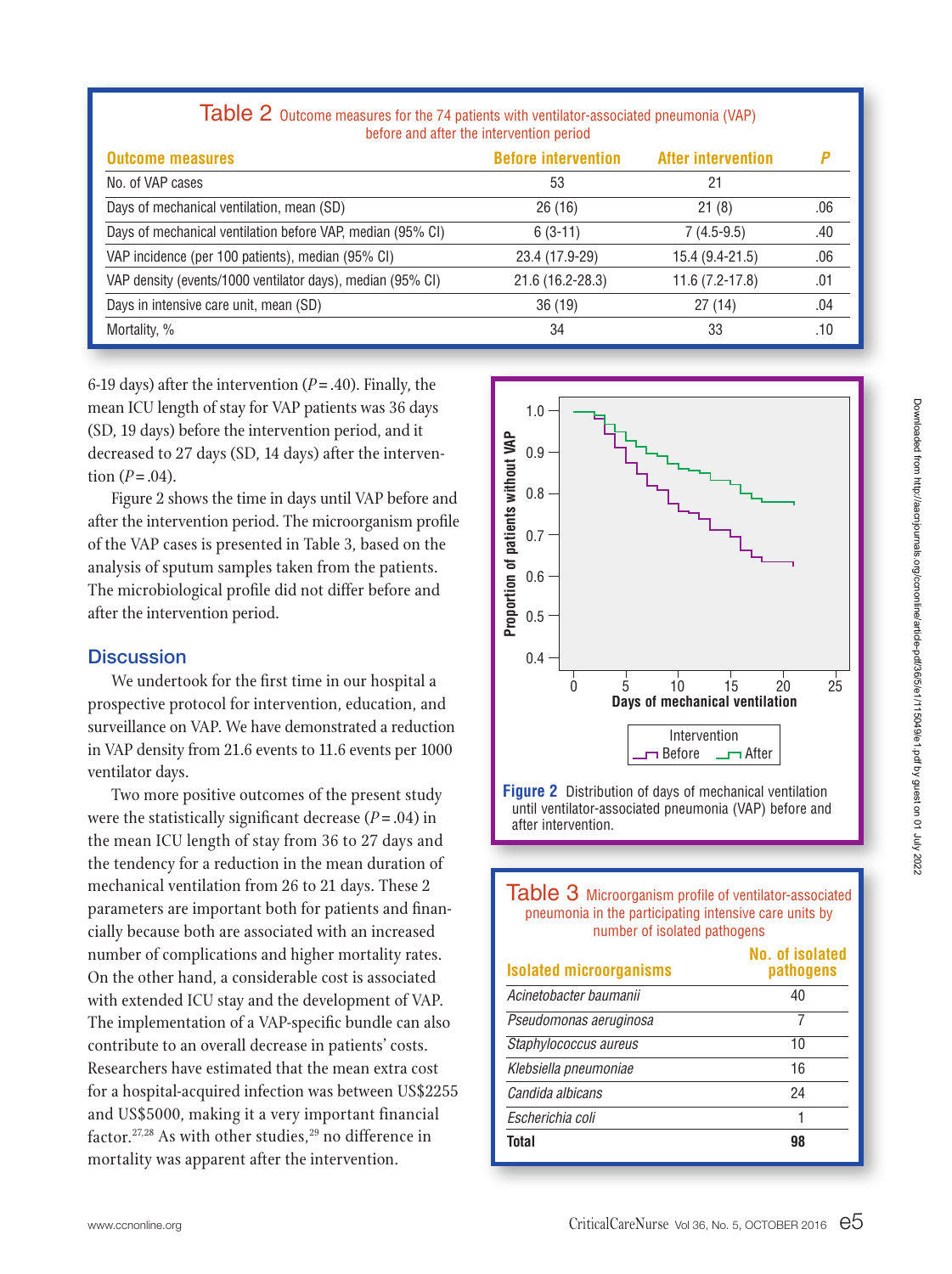In order to induce pneumonia, the potentially pathogenic microorganisms must reach the lower part of the respiratory system. The most probable cause of such infection is aspiration from the oral cavity.30 Hospitalized patients have high concentrations of oropharyngeal and tracheobroncheal colonization from gram-negative bacilli.30 Subglottic concentrations of these secretions, together with leakage around the cuff, are the principal entrance points for pathogens.<sup>31</sup> Another source of infection is colonization of gastric tubes and transfer of microbes through microaspiration.30

In the light of these considerations, it is not surprising that the most important risk factor for VAP that has emerged in several studies is intubation itself.<sup>32</sup> Mechanical ventilation increases the risk of pneumonia 6 to 21 times.32 Risk factors for the occurrence of VAP are multiple and variable, including prolonged intubation, enteral

## Implementation of a ventilator bundle and a staff education protocol was successful.

feeding, supine position, low endotracheal tube pressure, ventilator cir-

cuit contamination, male sex, age more than 60 years, tracheostomy, neurosurgery, acute respiratory distress syndrome, multiorgan failure, coma, and reintubation.<sup>33</sup>

Regular monitoring for the appropriate implementation of a bundle is necessary. This requires continuous education for the participating medical and nursing staff and a dedicated person from the infection control team who would be available for the monitoring of compliance. Such monitoring would raise the staff 's awareness and would increase their VAP prevention performance.<sup>34,35</sup>

On the epidemiology level, we found a strong prevalence of *Acinetobacter baumanii.* It is stated in literature that there is no significant difference in prognosis, mortality, and eradication of VAP caused by *Acinetobacter* species compared with VAP caused by other pathogens.<sup>36</sup> However, *Acinetobacter* infection is associated with prolonged ventilation, sedation, and nasogastric intubation<sup>37</sup> and with hemodynamic impairment, which is a predictive of poor outcome.<sup>38</sup>

## **Limitations**

Contrary to the other components that were implemented during the entire period of the study, the oral hygiene protocol was applied for a limited number of days because of financial constraints. Numerous studies<sup>39-41</sup>

indicate that this measure is effective, so we suggest that it be performed on a regular basis.

A relatively small chance of a Hawthorne effect is also possible, as the study was unblinded. However, the staff was informed of the study during the observation period as well as during the intervention period, thus minimizing the probability of a Hawthorne effect.

## **Conclusion**

The positive results from the VAP bundle implementation in our institution led to the continuation of this strategy in our unit. The bundle strategy was relatively easy to implement and did not require the purchase of expensive technologies. Several improvements are considered for the near future such as the addition of even more prevention measures in the basic VAP bundle that have been shown to be effective.<sup>42-44</sup> CCN

Financial Disclosures None reported.

#### **eLetters**

Now that you've read the article, create or contribute to an online discussion about this topic using eLetters. Just visit www.ccnonline.org and select the article you want to comment on. In the full-text or PDF view of the article, click "Responses" in the middle column and then "Submit a response."

#### References

- 1. Augustyn B. Ventilator-associated pneumonia: risk factors and prevention. *Crit Care Nurse.* 2007;27(4):31-40.
- 2. Tao L, Hu B, Rosenthal VD, et al. Impact of a multidimensional approach on ventilator – associated pneumonia rates in a hospital of Shanghai: findings on the international nosocomial infection control consortium. *J Crit Care.* 2012;27:440-446.
- 3. Tejerina E, Frutos-Vivar F, Restrepo MI, et al. Incidence, risk factors, and outcome of ventilator- associated pneumonia. *J Crit Care.* 2006;21:56-65.
- 4. Papadimos TJ, Hensley SJ, Duggan JM, et al. Implementation of the "FASTHUG" concept decreases the incidence of ventilator – associated pneumonia in a surgical intensive care unit. *Patient Saf Surg.* 2008;2(3):1-6.
- 5. Kollef MH, Hamilton CW, Ernst FR. Economic impact of ventilator-associated pneumonia in a large matched cohort. *Infect Control Hosp Epidemiol.* 2012;33(3):250-256.
- 6. Klompas M. Prevention of ventilator associated pneumonia. *Expert Rev Anti Infect Ther.* 2010;8(7):791-800.
- 7. Institute for Healthcare Improvement website. http://www.ihi.org /Engage/Initiatives/Completed/5MillionLivesCampaign/Documents /Overview%20of%20the%20100K%20Campaign.pdf. Accessed August 12, 2014.
- 8. Simmons BP, Wong ES. Guideline for prevention of nosocomial pneumonia. *Am J Infect Control.* 1983;11:230-244.
- 9. National Nosocomial Infections Surveillance System. National nosocomial infections surveillance (NNIS) system report, data summary from January 1992 through June 2004, issued October 2004. *Am J Infect Control.* 2004;32:470-485.
- 10. Resar R, Pronovost P, Haraden C, Simmonds T, Rainey T, Nolan T. Using a bundle approach to improve ventilator care processes and reduce ventilator associated pneumonia. *Jt Comm J Qual Patient Saf.* 2005;31:243-248.
- 11. Al-Tawfiq JA, Abed MS. Decreasing ventilator-associated pneumonia in adult intensive care units using the Institute for healthcare improvement bundle. *Am J Infect Control.* 2010;38:552-556.
- 12. Marra AR, Cal RG, Silva CV, et al. Successful prevention of ventilatorassociated pneumonia in an intensive care setting. *Am J Infect Control.* 2009;37:619-625.